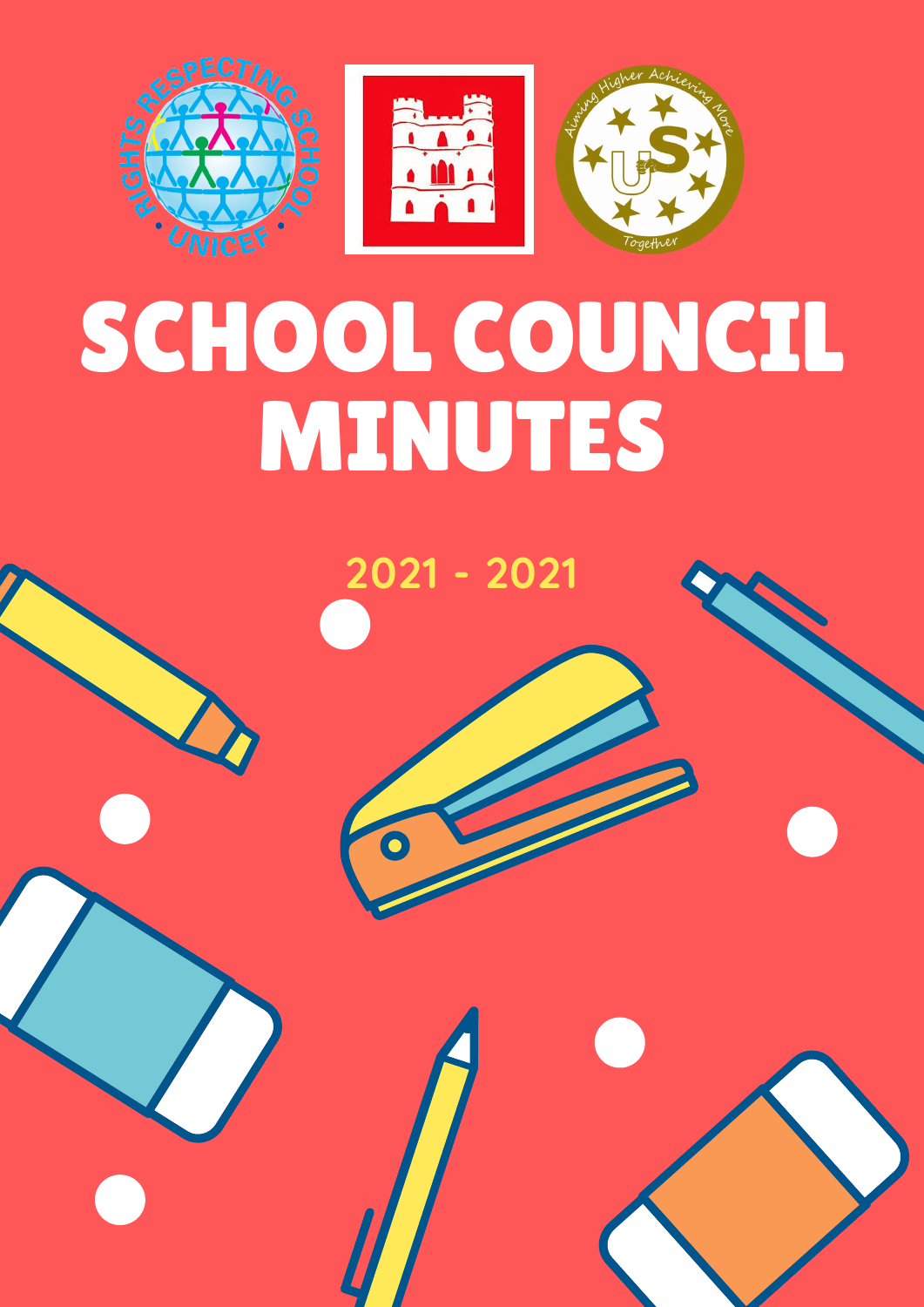



**Doddiscombsleigh Primary School** 



### SCHOOL COUNCIL MEMBERS

**School Council Members: Danny Jonathan Joseph Elsie Oliver Chair: Anya Vice Chair: Maja**

### MEETINGS

Our meetings are held every month with Mrs Wiseman, our Head of School. After every meeting, the Chair and Vice-Chari feedback the information and suggestions to the rest of the school. We have a suggestions box in the school foyer that children can add to inbetween meetings.



### RIGHTS RESPECTING SCHOOL



We are a Rights Respecting School.. We all have the right to be heard and listened to (Article 12), so the school council plays a very important role in our school, adding towards our pupil voice.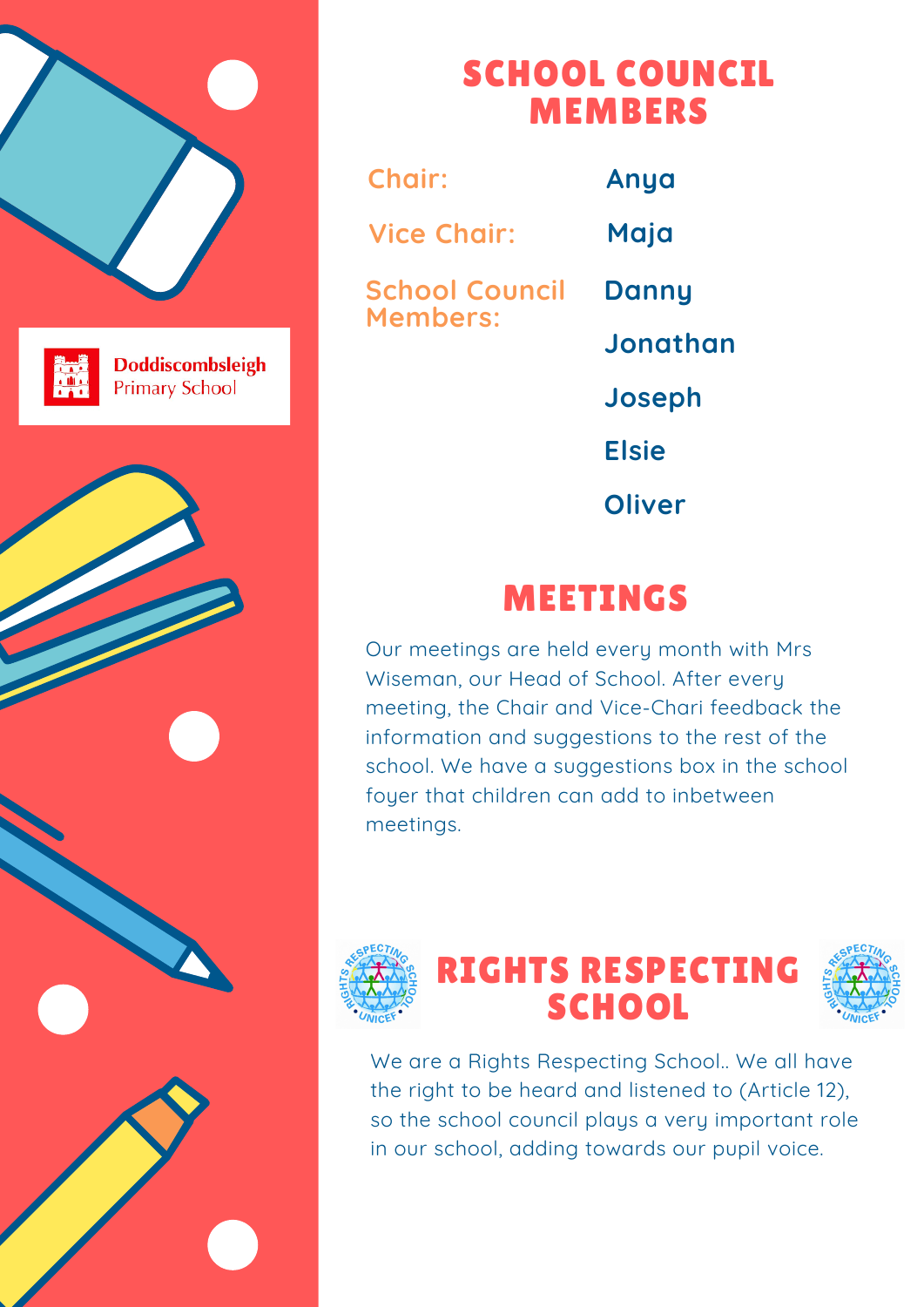# OCTOBER 2021

1. Suggestions Box

2. Dates & Events coming up

enda

3. School Council Budget

5. Newsletter Feature

4. Plastic Free School Accreditation

## MINUTES

#### **Suggestions Box:** 1.

• When it's wet break, please can we have a choice of outside or inside?

Sometimes it is too wet to go outside and for health and safety reasons we must stay inside. However, if we remember to bring our coats, if the weather isn't too bad, we will be able to have the choice, as long as there are enough adults on duty.

#### Can we please have raisins in the fruit bowl?

We don't get to decide which fruit we have in Acorn Class, as it is delivered and is normally seasonal fruit and vegetables, depending on the time of year. The School Council suggest that children bring their own raisins for a snack if they like them.

#### • Please can we have more fine pens Acorn Class?

Mrs Wiseman has already ordered some for Acorn Class and they should be here soon!

#### Can we have more mindful colouring please? -

The School Council decided that it would be a great idea to provide mindfulness colouring for children who would like to do it at break and lunch times. Anya and Elsie are going to be in charge of this and it will be available for all children in the secret garden.

#### Can we have a swing?

We have had new play equipment installed recently, but we will keep this in mind when we are able to order more.

#### • Please can there be less powerful kicks in football?

We know that children enjoy playing football at break and lunchtimes so we will ask them to be careful with the power of their kicks in the next assembly.





**Doddiscombsleigh Primary School**